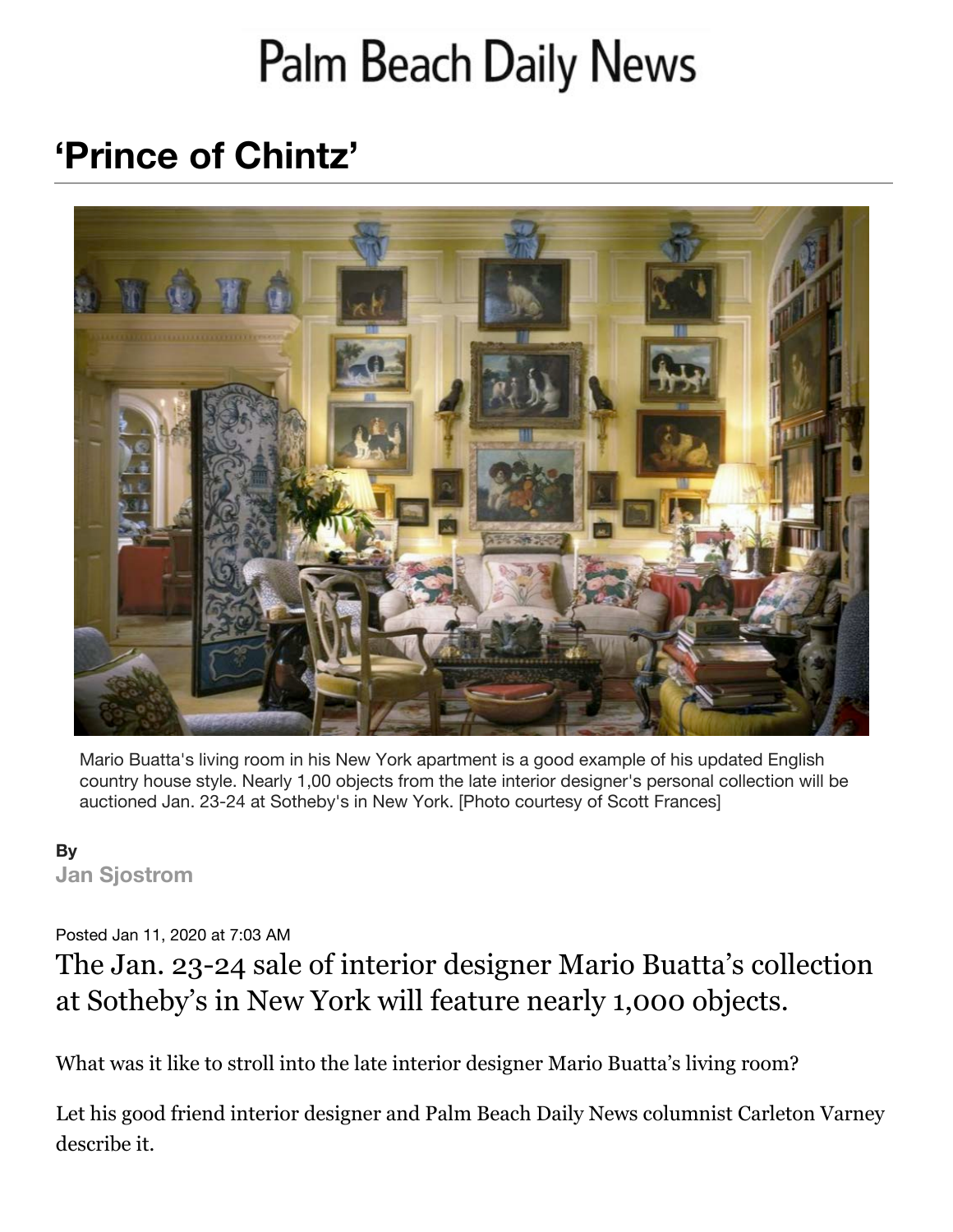"I see big pictures of dogs, especially black and white spaniels, pedestals with Staffordshire dogs on them, a big sofa with flouncy skirts and rows of pictures with bows on top of them," he said. "There's a lot of blue and white. He wasn't timid in the fabrics he picked. It was always about color — pineapple yellow walls with white trim and pedestals."

Many such items will go on the block Jan. 23-24 when Buatta's personal collection numbering nearly 1,000 items will be auctioned at Sotheby's in New York.

Most of the goods come from Buatta's Upper East Side apartment in New York and the William Mason House, his historic Gothic-style home in Thompson, Connecticut.

Why so many?

"Because Mario Buatta really was a passionate collector," said Dennis Harrington, head of Sotheby's English and European furniture department in New York.

Buatta died in October 2018.

The two-day auction will include antique furniture, ceramics and decorative objects with estimates ranging from \$500 to \$80,000. Most of the lots will be sold without reserve. A public exhibition will be held Thursday to Jan. 22 at Sotheby's.

"What's interesting is everything he had was similar to what he put in his clients' houses," Harrington said. "He practiced what he preached."

Buatta was dubbed "The Prince of Chintz" because of his affinity for the colorful, patterned fabric.

He's known for re-interpreting the English Country House style this side of the Atlantic, creating the impression of homes that had been furnished with items accumulated by families over many years.

The late Henry Ford II, Barbara Walters, the late Malcolm Forbes and Mariah Carey numbered among his clients. He collaborated with Mark Hampton in updating the decor of Blair House, the president's guest quarters in Washington.

Buatta's Palm Beach clients included Hilary and Wilbur Ross. He and architect Thomas Kirchhoff earned a 2010 Elizabeth L. and John H. Schuler Award from the Preservation Foundation of Palm Beach for the Ross' Windsong Too, a two-bedroom guest house.